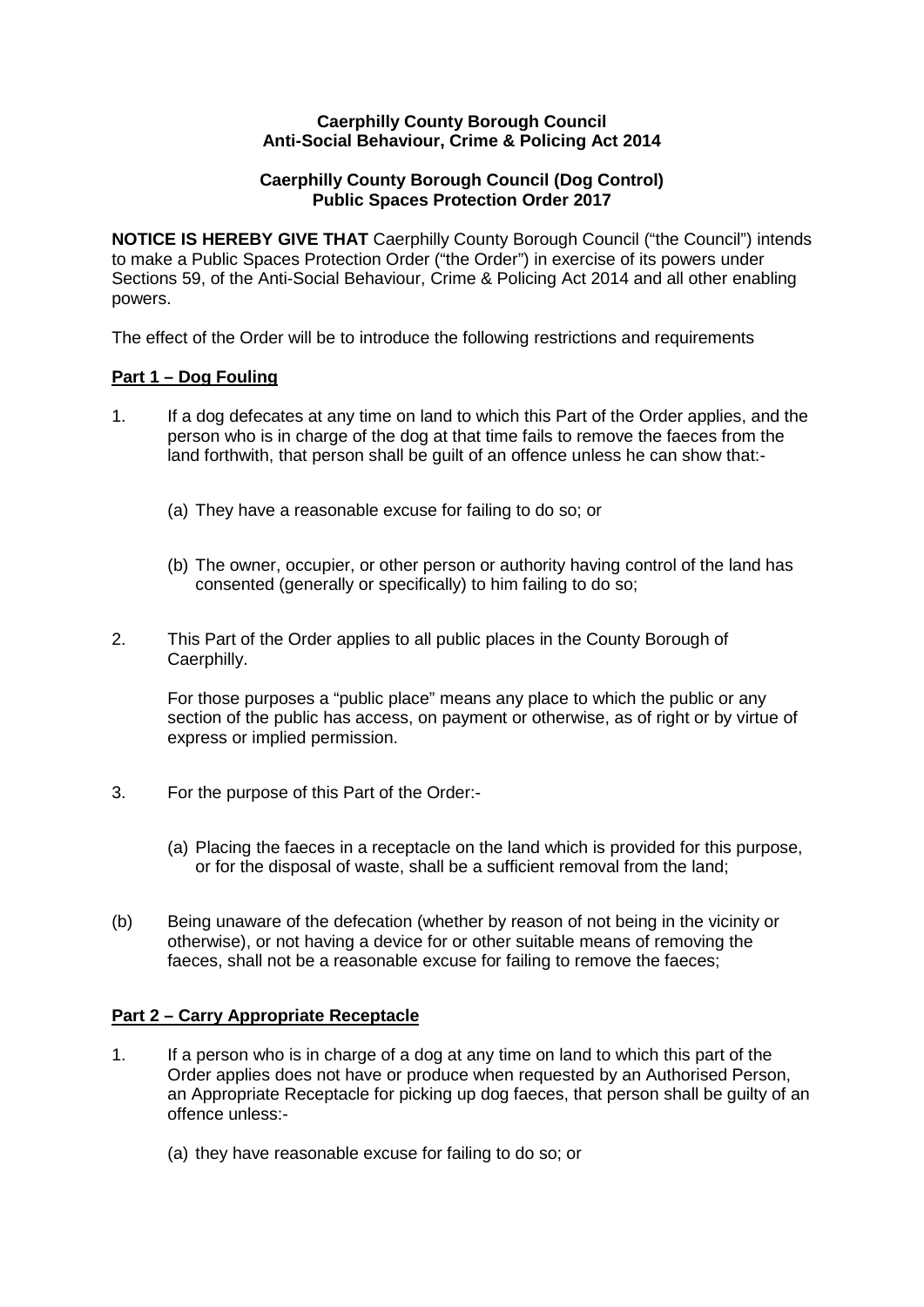- (b) the owner, occupier or other person or authority having control of the land has consented (generally or specifically) to his failing to do so.
- *2.* This part of the Order applies to all public places in the County Borough of Caerphilly.

For those purposes a "public place" means any place to which the public or any section of the public has access, on payment or otherwise, as of right or by virtue of express or implied permission.

## **Part 3 – Dogs On leads In Enclosed Memorial Gardens**

- 1. A person in charge of a dog shall be guilty of an offence if at any time that person takes a dog onto or permits a dog to enter and/or remain in any of the enclosed Memorial Gardens set out in **Appendix 2** to the Order without being controlled by a lead of not more than two metres in length unless that person can show that:-
	- (a) They have reasonable excuse for failing to do so; or
	- (b) The owner, occupier or other person or authority having control of the land has consented (generally or specifically) to him failing to do so.
- 2. For these purposes, a "lead" means any rope, cord, leash or similar item used to tether, control or restrain a dog, but does not include any such item which is not actively being used as a means of restraint so that the dog remains under a person's close control.

# **Part 4 – Dogs On Leads By Direction**

- 1. A person in charge of a dog will be guilty of an offence if at any time on land to which this part of the Order applies, they fail to comply with a direction given to them by an Authorised Officer to put and keep the dog on a lead of not more than two metres in length for such period and/or in such circumstances as directed by the Officer, unless that person can show that:-
	- (a) they have a reasonable excuse for failing to do so; or
	- (b) The owner, occupier, or other person or authority having control of the land, has consented (generally or specifically) to him failing to do so.
- 2. For these purposes, as "lead" means any rope, cord, leash or similar item used to tether, control or restrain a dog, but does not include any such item which is not actively being used as a means of restraint so that the dog remains under a person's close control.
- 3. This part of the Order applies to all public places in the County Borough of Caerphilly.

For these purposes, a "public place" means any place to which the public or any section of the public has access, on payment or otherwise, as of right or by virtue of express or implied permission.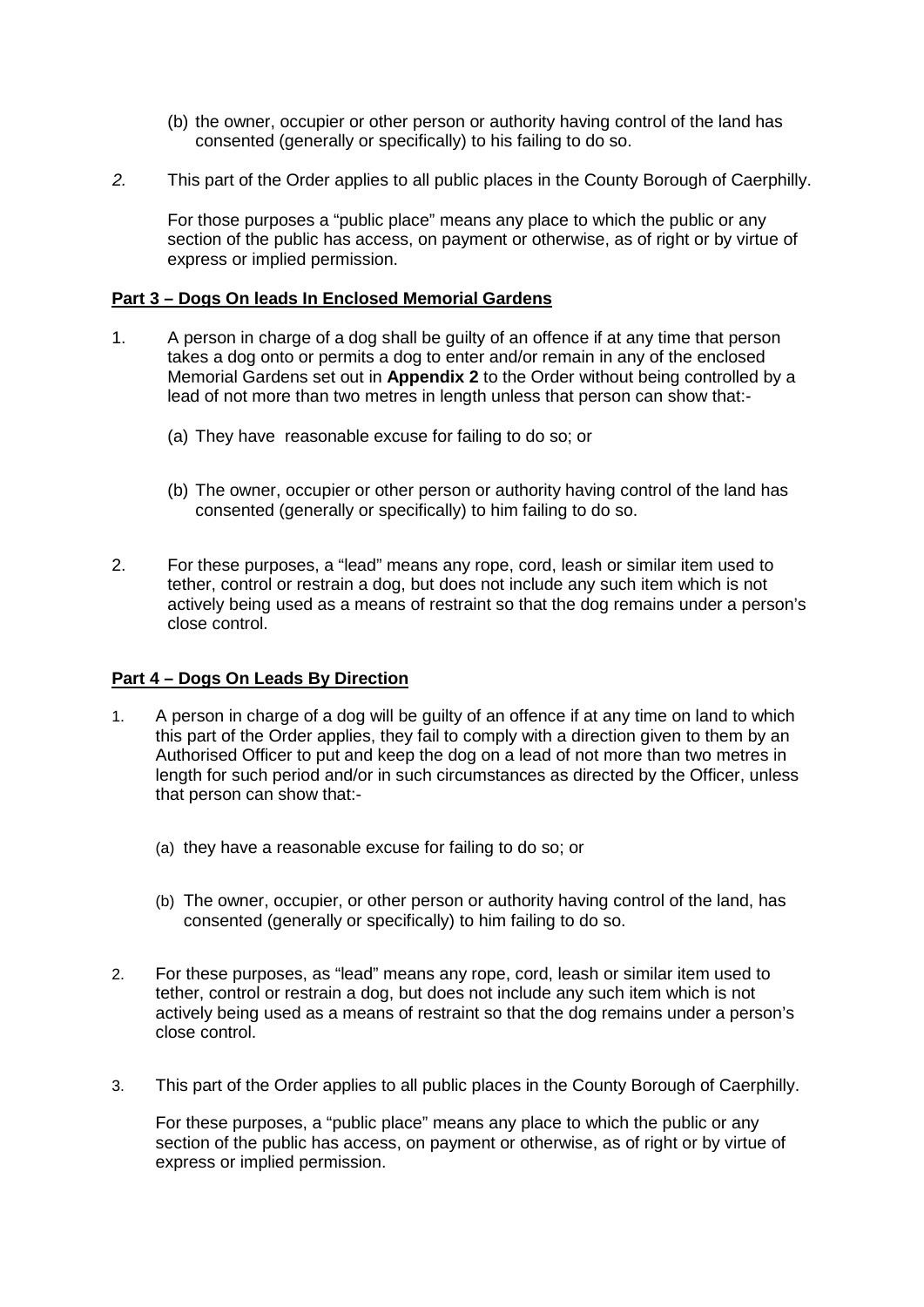4. For the purposes of this Part of the Order, an Authorised Person may only direct a person to put and keep a dog on a lead if such restraint is reasonably necessary to prevent a nuisance or behaviour by the dog that is likely to cause annoyance or disturbance to any other person, or the worrying or disturbance of any animal.

# **Part 5 – Dog Exclusions In Children's Play Areas/Multi Use Games Areas –**

- 1. A person in charge of a dog will be guilty of an offence if at any time he takes the dog on to, or permits the dog to enter or remain on, any of the enclosed children's play areas/multi use games areas listed in **Appendix 1** to the Order, unless that person can show that:-
	- (a) They have a reasonable excuse for doing so; or
	- (b) The owner, occupier, or other person or authority having control of the land, has consented (generally or specifically) to him doing so.

# **Definitions**

- (a) "Authorised Person(s)" means a constable or a person authorised by the Council under Section 68 of the Act.
- (b) "Appropriate Receptacle" means any bag, or receptacle which is designed for the purpose of holding dog faeces for disposal.
- ( c) "for the purpose of this Order a "disability" means a condition that qualifies as a disability for the purposes of the Equality Act 2010 and a "disabled person" means a person who has such a disability.

# **Exemptions**

- 1. The provisions in **Parts 1 and 2** of this Order shall not apply to a person who:-
	- (a) Is registered as partially sighted or blind, in a register compiled under Section 29 of the National Assistance Act 1948; or
	- (b) Is registered as "sight-impaired", "severely sight-impaired" or as "having sight and hearing impairments which, in combination have a significant effect on their day to day lives", in a registered compiled under Section 18 of the Social Services and Well-Being (Wales) Act 2014; or
	- (c) Has a disability which affects his mobility, manual dexterity, physical co-ordination, or ability to live, carry or otherwise move everyday objects, such that the person cannot reasonably be expected to remove the faeces or
	- (d) Has some other disability, such that a person cannot reasonably be expected to remove the faeces.
- 2. The provisions in **Part 5** of this Order shall not apply to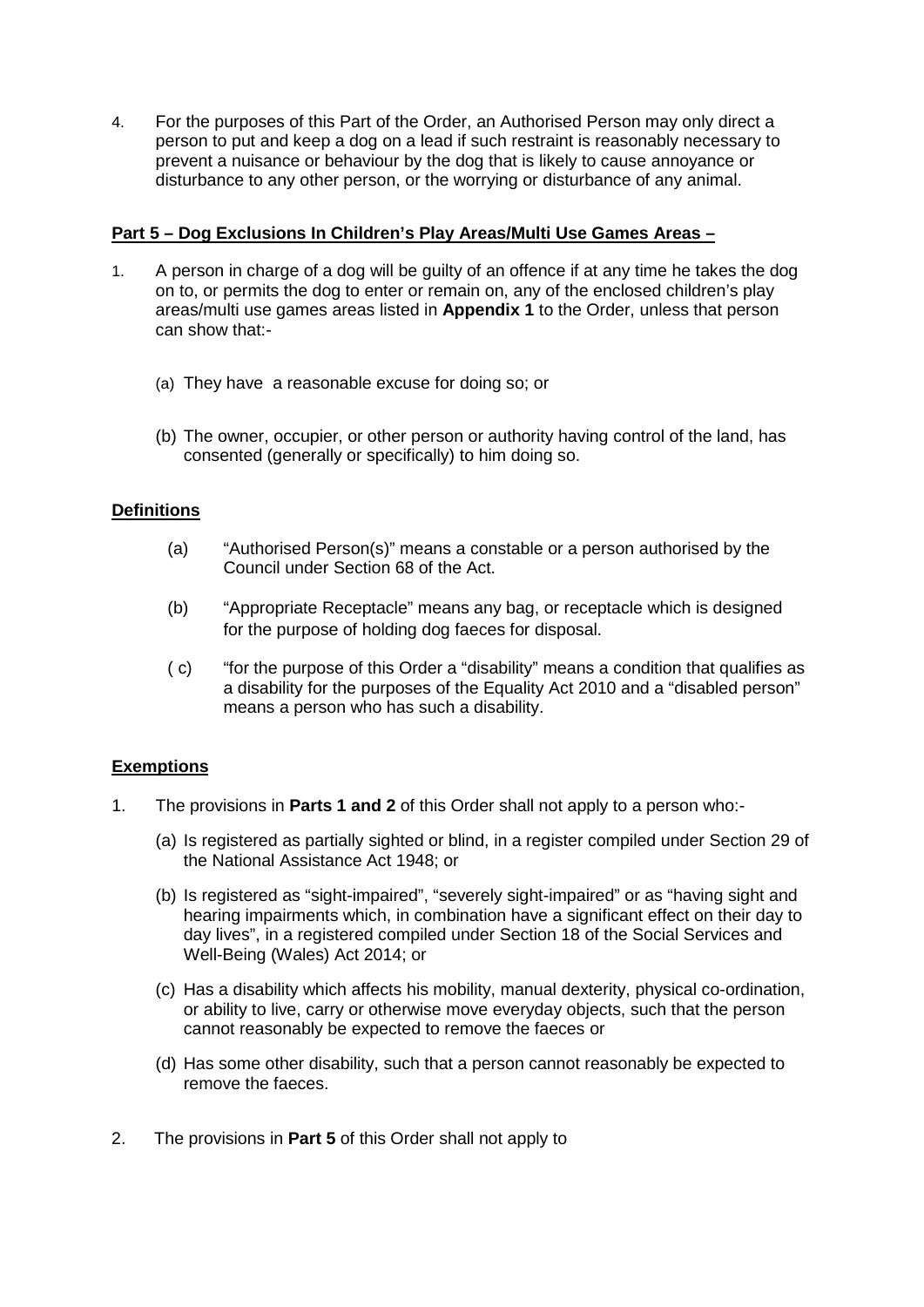(a) A dog trained by a registered charity to assist a person with a disability and upon which a disabled person relies for assistance.

## **Other Matters**

- 1. For the purpose of this Order a person who habitually has a dog in his possession shall be taken to be in charge of the dog at any time unless at that time some other person is in charge of the dog.
- 2. Where the person in charge of a dog wishes to rely upon any of the exemptions set out in this Order, the burden will be on that person to prove that they satisfy the requirements of the exemption being relied upon.

## **Offence**

It is an offence for any person without reasonable excuse

(a) To do anything that a person is prohibited from doing by this Order

Or

(b) To fail to comply with a requirement to which a person is subject under this Order

Any person guilty of an offence under this section is liable on summary conviction to a fine not exceeding level 3 on the standard scale

### **Fixed Penalties**

An Authorised Person may issue a Fixed Penalty Notice to anyone he or she believes has committed an offence under this Order. A person will have 14 days to pay the fixed penalty of £100 or a discounted amount of £75 if paid within 7 days. Failure to pay the fixed penalty will result in prosecution.

### **Appendix 1 Appendix 2**

### **Viewing the Order**

A copy of the proposed order can be viewed free of charge at reception Penallta House, Tredomen Business Park, Ystrad Mynach, Hengoed, CF82 7PG during normal office hours (8.30-17.00 Monday to Thursday; 8.30-16.30 Friday). It can also be viewed on the Council's website at [www.caerphilly.gov.uk](http://www.caerphilly.gov.uk/)

### Representations

If you wish to make any representations on this proposal you can do so by either

Writing to

Mr R Hartshorn Head of Public Protection Penallta House Tredomen Business Park